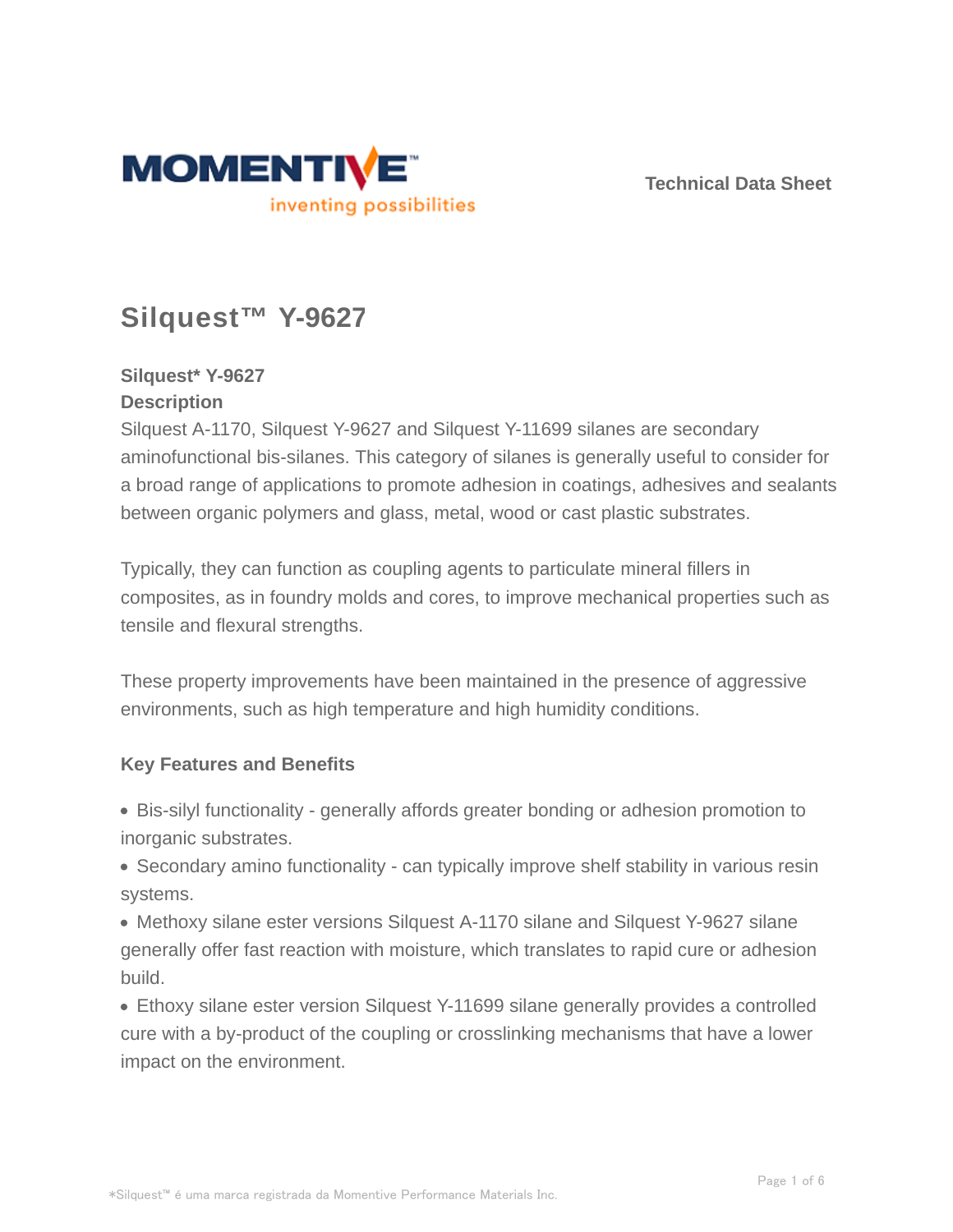### **Typical Physical Properties**

| <b>Property</b>                       | <b>Silquest</b><br>A-1170<br>silane | <b>Silquest</b><br>Y-9627<br>silane | <b>Property</b>                     | <b>Silquest</b><br>Y-11699<br>silane |
|---------------------------------------|-------------------------------------|-------------------------------------|-------------------------------------|--------------------------------------|
| Appearance                            | Clear liquid                        | Clear liquid                        | Appearance                          | Clear liquid                         |
| Color                                 | Clear, pale                         | Straw to dark Color                 |                                     | Pale                                 |
| Odor                                  | <b>Ester</b>                        | <b>Ester</b>                        | Odor                                | <b>Ester</b>                         |
| <b>Percent Actives</b>                | May be<br>above 80                  | May be<br>above 80                  | <b>Percent Actives</b>              | May be<br>above 80                   |
| Density, g/cm <sup>3</sup>            | 1.04                                | 1.03                                | Density, $g/cm3$                    | 0.968                                |
| <b>Percent Purity</b>                 | > 95 / 90                           | > 80                                | Flash Point,                        |                                      |
| Specific Gravity,<br>25/25°C          | 1.0423                              | 1.0423                              | Estimated,<br>ASTM D93, °C (°F)     | > 93(200)                            |
| Flash Point, PMCC,                    |                                     |                                     | Boiling Point, °C                   | >150                                 |
| ASTM Method D 93, °C<br>$(^{\circ}F)$ | 112.7(235)                          | 82 (179.6)                          | Freezing Point, °C<br>$(^{\circ}F)$ | < 0 (32)                             |
| Boiling Point, at 4mm<br>Hg, °C (°F)  | 152 (306)                           | $>100$ ( $>212$ )                   | Molecular Weight,<br>g/mole         | 425.5                                |
| Molecular Weight,<br>g/mole           | 341.5                               | 341.5                               |                                     |                                      |

\*Silquest is a trademark of Momentive Performance Materials Inc.

#### **Potential Applications**

Amino bis-silanes such as Silquest A-1170, Silquest Y-9627 and Silquest Y-11699 silanes have been shown to be effective in reacting with epoxy, urethane, melamine, polyimide, phenolic and furan thermosetting resins as well as many thermoplastics, such as polyamides and polyesters.

Durable water-resistant bonds are generally achieved when the silyl portion of these aminosilanes are condensed with an inorganic surface and are covalently bonded with the resin matrix of the composite, paint, adhesive or sealant.

The bis-alkoxysilane structure of the Silquest A-1170, Silquest Y-9627 and Silquest Y-11699 silanes result in the addition of two silyl groups to a resin. This typically yields more durable wet adhesion and more efficient bonding per mole of added silane.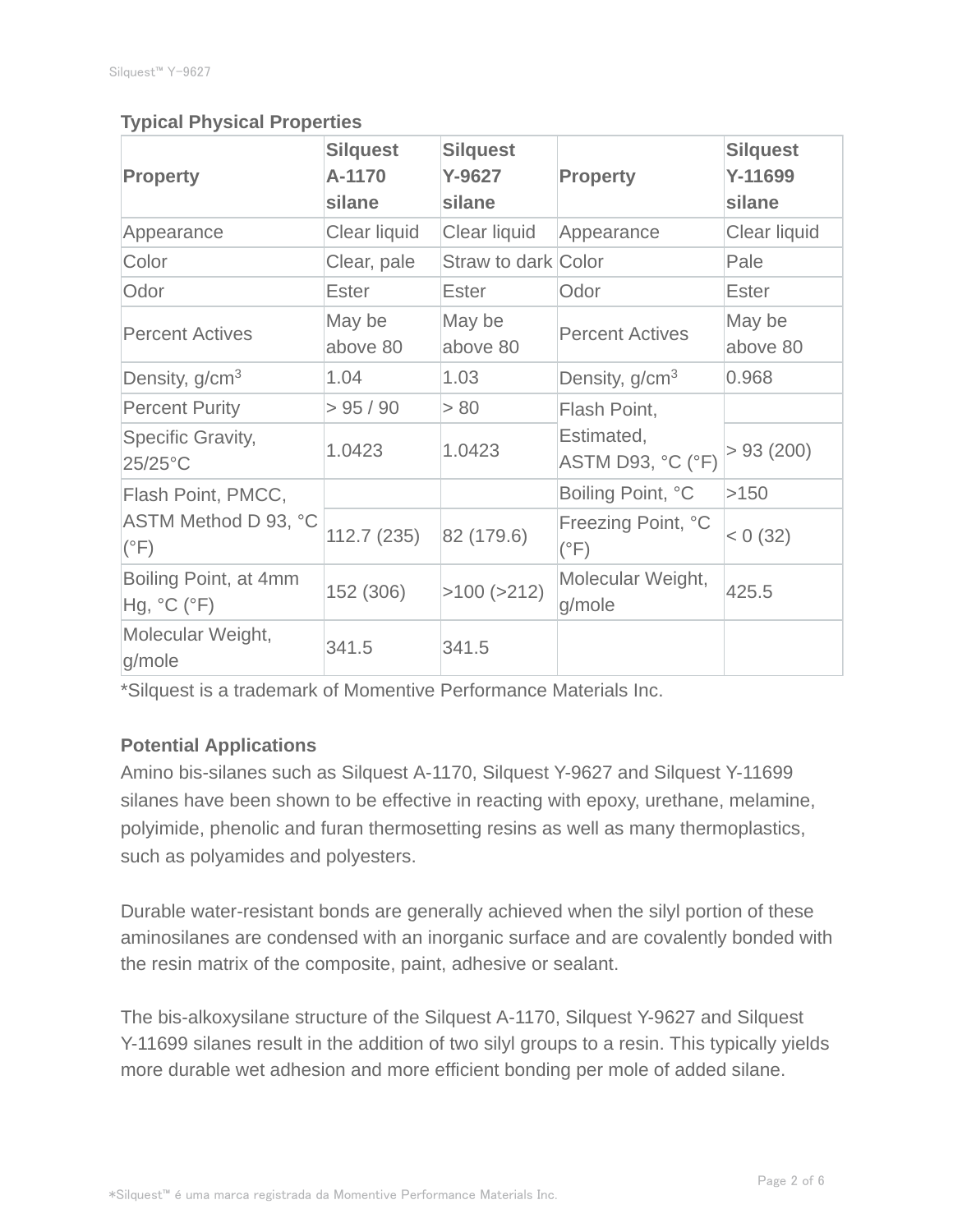The ethoxy ester groups, as on Silquest Y-11699 silane, generally provide slower reaction with moisture, giving longer shelf stability when exposed to incidental or atmospheric moisture on storage.

The Silquest A-1170 silane and Silquest Y-9627 silane, as the methoxy ester versions, generally offer a quick cure and or rapid adhesion build.

The higher purity grade of Silquest A-1170 silane may be considered for applications which demand low color, and greater control of reaction stoichiometry.

Silquest Y-9627 silane may be considered for similar reactivity with potential savings..

These versatile silanes typically can be added directly to polymers during system formulation, or used independently as primers.

#### **Typical Sealant Application – Adhesion to Cast Plastics**

**The Effect of Silquest A-1170 / Silquest Y-9627 Silanes on Adhesion of Filled RTV Silicone to Plastic Substrates**

|                      | Adhesion, pli w/ Silquest A-1170 or Silquest Y-9627 Silanes |     |                | <b>Control</b> |  |
|----------------------|-------------------------------------------------------------|-----|----------------|----------------|--|
| <b>Substrate Wet</b> |                                                             | Dry | <b>Wet Dry</b> |                |  |
| <b>ABS</b>           |                                                             | 24  | 0.1            | 0.1            |  |
| <b>PVC</b>           | 29                                                          | 32  | $1.3$ 0.5      |                |  |
| Styrene              | 31                                                          | 31  | 1.1            | 0.5            |  |
| Acrylic              | 26                                                          | 36  | 0.5 0.5        |                |  |

Note: Test data. Actual results may vary.

#### **Typical Foundry – Sand Mold Compounds**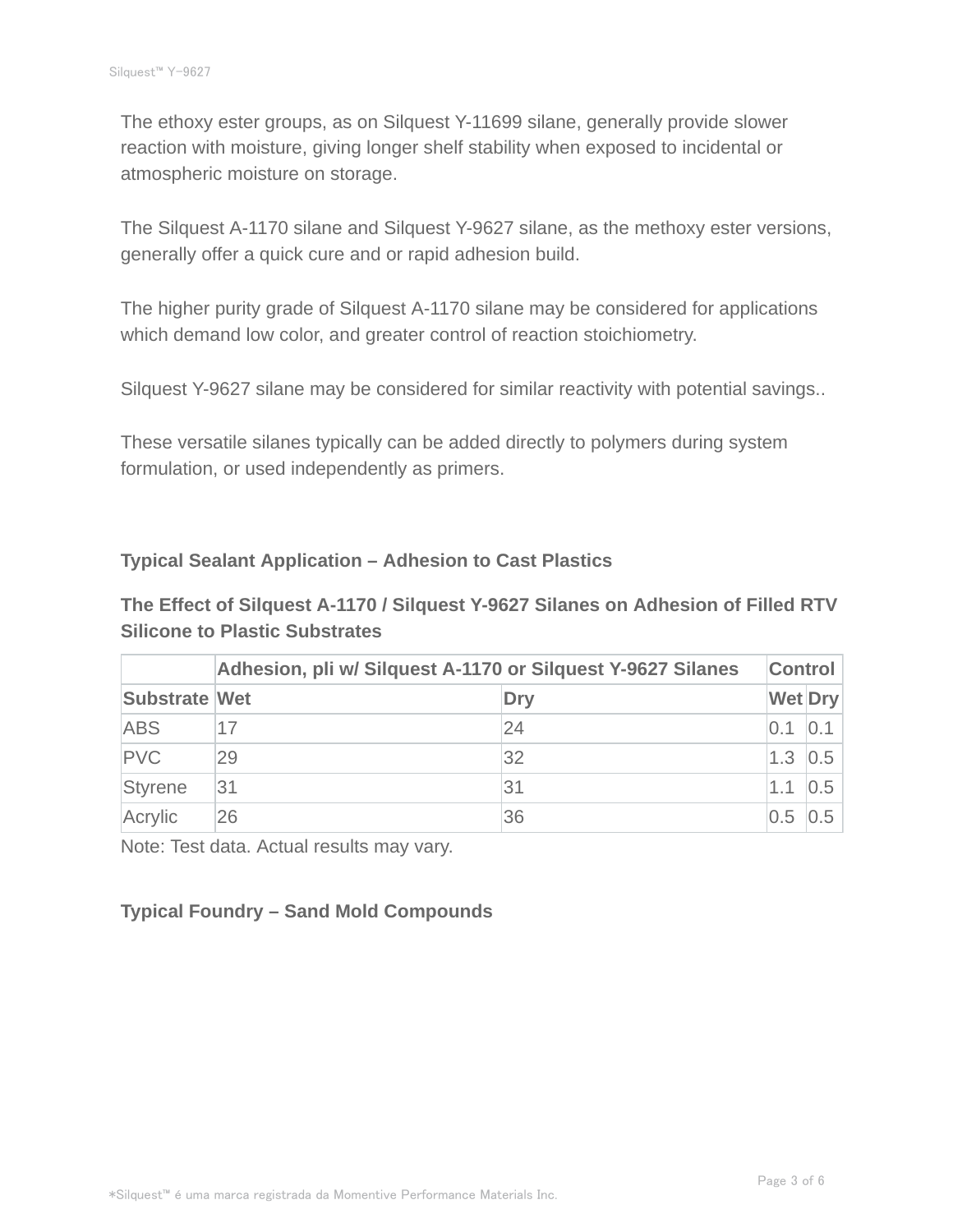| <b>FURAN</b>                                                  |                            | <b>PHENOLIC</b>            |                                                               |                            |                    |
|---------------------------------------------------------------|----------------------------|----------------------------|---------------------------------------------------------------|----------------------------|--------------------|
|                                                               |                            | Parts By<br>Weight         |                                                               |                            | Parts By<br>Weight |
| Furfuryl Alcohol/<br><b>Phenol Resin</b>                      |                            | 2.0                        | <b>Resin</b>                                                  |                            | 1.0                |
| <b>Silica Foundry Sand</b>                                    |                            | 100.0                      | <b>Silica Foundry Sand</b>                                    |                            | 100.0              |
| Silquest A-1170 /<br><b>Silquest Y-9627</b><br><b>Silanes</b> |                            | 0.10                       | Silquest A-1170 /<br><b>Silquest Y-9627</b><br><b>Silanes</b> |                            | 0.1                |
| Hardener                                                      |                            | 0.60                       | <b>Benzene Sulfonic Acid</b>                                  |                            | 0.4                |
| <b>Measured Properties</b>                                    |                            | <b>Measured Properties</b> |                                                               |                            |                    |
|                                                               | <b>No</b><br><b>Silane</b> | <b>Silane</b>              |                                                               | <b>No</b><br><b>Silane</b> | <b>Silane</b>      |
| Flexural Strength,<br>Initial (psi)                           | 142                        | 187                        | Tensile Strength, Initial 11.0                                |                            | 53.0               |
| Flexural Strength,<br>Aged in resin -2<br>months              | 77                         | 130                        | Tensile Strength, Aged 16.0<br>in 2 months                    |                            | 69.0               |

Product formulations are included as illustrative examples only. Momentive makes no representation or warranty of any kind with respect to any such formulations,including, without limitation, concerning the effi cacy or safety of any product manufactured using such formulations.

#### **Patent Status**

Standard copy to come

#### **Product Safety, Handling and Storage**

Standard copy to come **Limitations** Standard copy to come

# **Contact Information** Email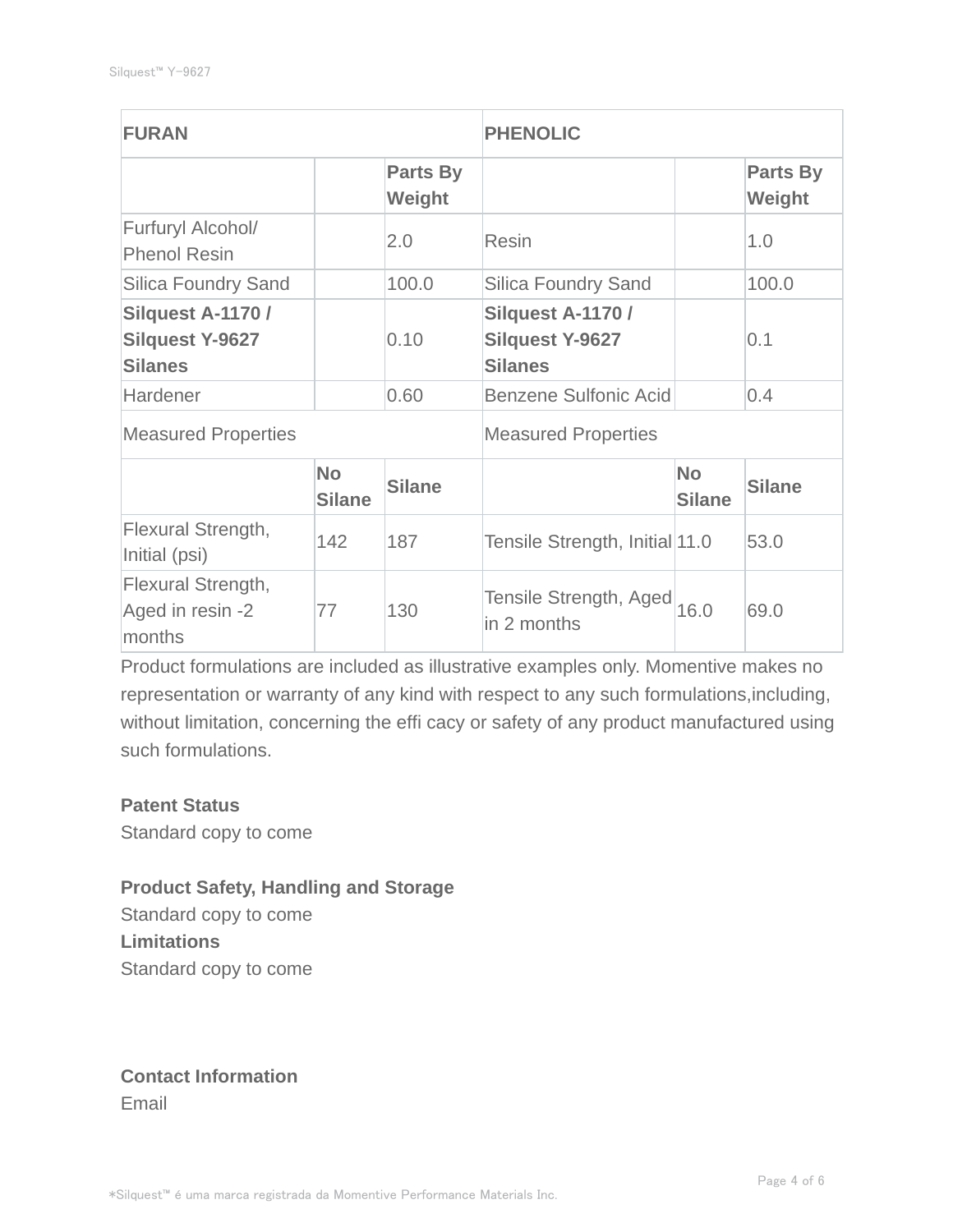#### commercial.services@momentive.com

#### **Telephone**

| <b>Americas</b>                       | <b>Latin America</b>                                      | <b>EMEAI- Europe, Middle</b><br>East, Africa & India                        | <b>ASIA PACIFIC</b>                            |
|---------------------------------------|-----------------------------------------------------------|-----------------------------------------------------------------------------|------------------------------------------------|
| +1 800 295 2392<br>Toll free*         | <b>Brazil</b><br>+55 11 4534 9650                         | <b>Europe</b><br>+390510924300                                              | <b>China</b><br>800 820 0202                   |
| +704 805 6946<br><b>Direct Number</b> | <b>Direct Number</b>                                      | Direct number                                                               | Toll free<br>+86 21 3860 4892<br>Direct number |
| *All American<br>countries            | <b>Mexico</b><br>+52 55 2169 7670<br><b>Direct Number</b> | India, Middle East &<br><b>Africa</b><br>+ 91 44 71212207<br>Direct number* | Japan<br>+81 3 5544 3111<br>Direct number      |
|                                       |                                                           | *All Middle Eastern<br>countries, Africa, India,                            | <b>Korea</b><br>+82 2 6201 4600                |

For literature and technical assistance, visit our website at: www.momentive.com

#### **DISCLAIMER:**

**THE MATERIALS, PRODUCTS AND SERVICES OF MOMENTIVE PERFORMANCE MATERIALS INC. AND ITS SUBSIDIARIES AND AFFILIATES (COLLECTIVELY "SUPPLIER"), ARE SOLD SUBJECT TO SUPPLIER'S STANDARD CONDITIONS OF SALE, WHICH ARE INCLUDED IN THE APPLICABLE DISTRIBUTOR OR OTHER SALES AGREEMENT, PRINTED ON THE BACK OF ORDER ACKNOWLEDGMENTS AND INVOICES, AND AVAILABLE UPON REQUEST. ALTHOUGH ANY INFORMATION, RECOMMENDATIONS, OR ADVICE CONTAINED HEREIN IS GIVEN IN GOOD FAITH, SUPPLIER MAKES NO WARRANTY OR GUARANTEE, EXPRESS OR IMPLIED, (i) THAT THE RESULTS DESCRIBED HEREIN WILL BE OBTAINED UNDER END-USE CONDITIONS, OR (ii) AS TO THE EFFECTIVENESS OR SAFETY OF ANY DESIGN INCORPORATING ITS PRODUCTS, MATERIALS, SERVICES, RECOMMENDATIONS OR ADVICE. EXCEPT AS PROVIDED IN SUPPLIER'S STANDARD CONDITIONS OF SALE, SUPPLIER AND ITS REPRESENTATIVES SHALL IN NO EVENT BE RESPONSIBLE FOR ANY LOSS RESULTING FROM ANY USE OF ITS MATERIALS, PRODUCTS**